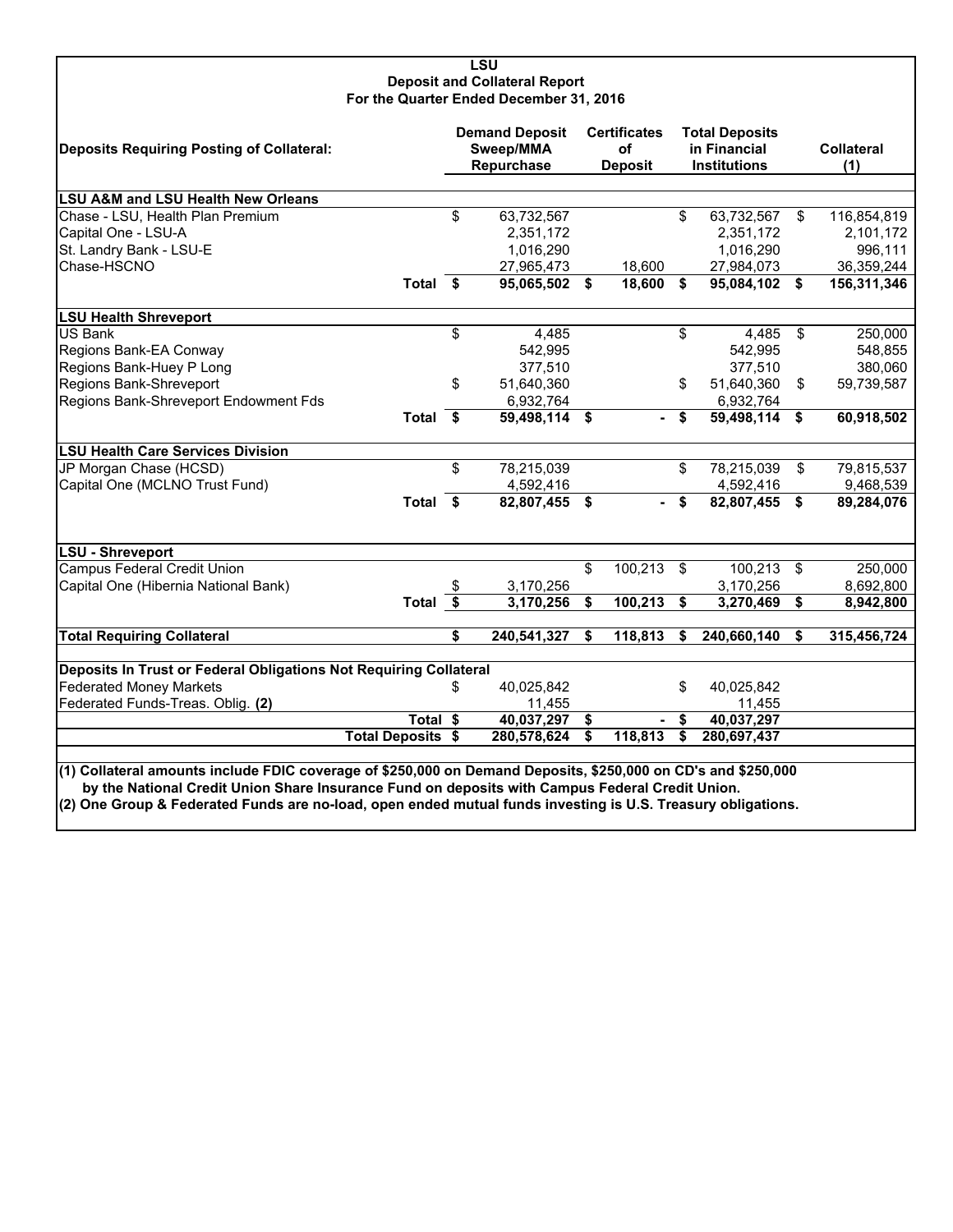#### **LSU Investment Summary For the Quarter Ended December 31, 2016**

|                                                                     | As of 7/1/2016                 | As of 9/30/2016                |                                | As of 12/31/2016               |                                | As of 3/31/2017 |                     | As of 06/30/2017 |                     |
|---------------------------------------------------------------------|--------------------------------|--------------------------------|--------------------------------|--------------------------------|--------------------------------|-----------------|---------------------|------------------|---------------------|
| <b>Fund Description</b>                                             | Value                          | Cost                           | <b>Market Value</b>            | Cost                           | <b>Market Value</b>            | Cost            | <b>Market Value</b> | Cost             | <b>Market Value</b> |
| <b>Current Funds</b>                                                |                                |                                |                                |                                |                                |                 |                     |                  |                     |
| Cash/Sweeps                                                         | \$220,965,188                  | \$298,452,168                  | \$298,452,168                  | \$229,016,147                  | \$229,016,147                  | \$0             | \$0                 | \$0              | \$0                 |
| Money Market Accounts/Repos (A)<br><b>Certificates of Deposit</b>   | \$2,007,708<br>\$100,213       | \$7,137,665<br>\$100,213       | \$7,137,665<br>\$100,213       | \$7,094,845<br>\$0             | \$7,094,845<br>\$0             | \$0<br>\$0      | \$0<br>\$0          | \$0<br>\$0       | \$0<br>\$0          |
| <b>Treasury Notes</b>                                               | \$12,142,653                   | \$11,546,211                   | \$12,038,838                   | \$13,549,106                   | \$13,531,043                   | \$0             | \$0                 | \$0              | \$0                 |
| CMO's                                                               | \$614,148                      | \$444,892                      | \$447,846                      | \$295,967                      | \$297,432                      | \$0             | \$0                 | \$0              | \$0                 |
| Agency Securities (B)                                               | \$91.221.542                   | \$104,166,209                  | \$106,777,636                  | \$129,520,232                  | \$127,520,554                  | \$0             | \$0                 | \$0              | $\$0$               |
| Mortgaged Backed Securities                                         | \$37,344,568                   | \$35,034,733                   | \$35,800,847                   | \$33,785,445                   | \$34,007,628                   | \$0             | \$0                 | \$0              | $\$0$               |
| Equity Securities (C)                                               | \$61,043                       | \$0                            | \$68,148                       | \$0                            | \$82,632                       | \$0             | \$0                 | \$0              | \$0                 |
| <b>Bond Mutual Funds</b><br>Municipal Bonds (E)                     | \$45,093,538<br>\$60,025,003   | \$46,697,531<br>\$61,402,164   | \$45,023,968<br>\$62,817,171   | \$46,697,531<br>\$86,580,039   | \$43,740,771<br>\$85,214,042   | \$0<br>\$0      | \$0<br>\$0          | \$0<br>\$0       | \$0<br>\$0          |
| Corporate Bonds (D)                                                 | \$181,950,335                  | \$178,919,146                  | \$183,946,167                  | \$180,149,776                  | \$180,877,487                  | \$0             | \$0                 | \$0              | \$0                 |
| Total                                                               | \$651,525,939                  | \$743,900,932                  | \$752,610,667                  | \$726,689,088                  | \$721,382,581                  | \$0             | \$0                 | \$0              | \$0                 |
| <b>Endowment Funds</b>                                              |                                |                                |                                |                                |                                |                 |                     |                  |                     |
| Cash/Sweeps                                                         | \$6,930,453                    | \$6,931,481                    | \$6,931,481                    | \$6,932,764                    | \$6,932,764                    | \$0             | \$0                 | \$0              | \$0                 |
| Money Market Accounts/Repos (A)                                     | \$0                            | \$1,440,718                    | \$1,440,718                    | \$603,750                      | \$603,750                      | \$0             | \$0                 | \$0              | \$0                 |
| <b>Certificates of Deposit</b>                                      | \$18,600                       | \$18,600                       | \$18,600                       | \$18,600                       | \$18,600                       | \$0             | \$0                 | \$0              | \$0                 |
| Agency Securities (B)                                               | \$5,602,078                    | \$4,978,944                    | \$5,068,759                    | \$5,969,659                    | \$5,969,885                    | \$0             | \$0                 | \$0              | \$0                 |
| Mortgaged Backed Securities                                         | \$1,319,316                    | \$1,133,095                    | \$1,149,500                    | \$1,131,649                    | \$1,133,459                    | \$0<br>\$0      | \$0<br>\$0          | \$0<br>\$0       | $\$0$               |
| Equity Securities (C)<br><b>Mutual Funds</b>                        | \$9,730,180<br>\$49,429,471    | \$6,171,551<br>\$49,873,028    | \$10,054,907<br>\$53,508,849   | \$6,171,551<br>\$50,616,414    | \$10,305,270<br>\$53,065,832   | \$0             | \$0                 | \$0              | $\$0$<br>\$0        |
| Municipal Bonds (E)                                                 | \$1,256,822                    | \$1,153,189                    | \$1,176,339                    | \$1,137,890                    | \$1,125,955                    | \$0             | \$0                 | \$0              | \$0                 |
| Corporate Bonds (D)                                                 | \$7,404,973                    | \$6,547,513                    | \$6,920,005                    | \$6,545,198                    | \$6,710,008                    | \$0             | \$0                 | \$0              | \$0                 |
| Total                                                               | \$81,691,893                   | \$78,248,119                   | \$86,269,158                   | \$79,127,475                   | \$85,865,523                   | \$0             | \$0                 | \$0              | \$0                 |
| Other Funds                                                         |                                |                                |                                |                                |                                |                 |                     |                  |                     |
| Cash/Sweeps                                                         | \$4,228,577                    | \$4,369,228                    | \$4,369,228                    | \$4,592,416                    | \$4,592,416                    | \$0             | \$0                 | \$0              | \$0                 |
| Money Market Accounts/Repos (A)                                     | \$102.033.060                  | \$72,206,517                   | \$72,206,517                   | \$32,427,460                   | \$32,427,460                   | \$0             | \$0                 | \$0              | \$0                 |
| Agency Securities (B)                                               | \$7,876,330                    | \$7,215,695                    | \$7,809,736                    | \$946,267                      | \$974,065                      | \$0             | \$0                 | \$0              | \$0                 |
| Equity Securities (C)                                               | \$464.950<br>\$114.619.212     | \$0<br>\$83.805.252            | \$432,909<br>\$84,832,202      | \$0<br>\$37.977.598            | \$447,690<br>\$38,453,086      | \$0<br>\$0      | \$0<br>\$0          | \$0<br>\$0       | \$0                 |
| Total<br><b>Grand Total</b>                                         | \$847,837,044                  | \$905,954,303                  | \$923,712,027                  | \$843,794,161                  | \$845,701,190                  | \$0             | \$0                 | \$0              | \$0<br>\$0          |
|                                                                     |                                |                                |                                |                                |                                |                 |                     |                  |                     |
| <b>Deposits in Financial Institutions</b>                           |                                |                                |                                |                                |                                |                 |                     |                  |                     |
| Total Cash/Sweeps/MMA/Repos<br><b>Total Certificates of Deposit</b> | \$336,164,986<br>\$118.813     | \$390,537,777<br>\$118,813     | \$390,537,777<br>\$118,813     | \$280,667,382<br>\$18,600      | \$280,667,382<br>\$18,600      | \$0<br>\$0      | \$0<br>\$0          | \$0<br>\$0       | \$0<br>\$0          |
| <b>US Gov Related Securities</b>                                    | \$16,295                       | \$13,812                       | \$13,812                       | \$11,455                       | \$11,455                       | \$0             | \$0                 | \$0              | \$0                 |
| <b>Total Deposits</b>                                               | \$336,300,094                  | \$390,670,402                  | \$390,670,402                  | \$280,697,437                  | \$280,697,437                  | \$0             | \$0                 | \$0              | \$0                 |
| <b>Other Investments</b>                                            |                                |                                |                                |                                |                                |                 |                     |                  |                     |
| <b>Treasury Notes</b>                                               | \$12,142,653                   | \$11,546,211                   | \$12,038,838                   | \$13,549,106                   | \$13,531,043                   | \$0             | \$0                 | \$0              | \$0                 |
| CMO's                                                               | \$614,148                      | \$444,892                      | \$447,846                      | \$295,967                      | \$297,432                      | \$0             | \$0                 | \$0              | \$0                 |
| Agency Securities (B)<br>Mortgaged Backed Securities                | \$104,699,950<br>\$38,663,884  | \$116,360,848<br>\$36,167,828  | \$119,656,131<br>\$36,950,347  | \$136,436,158<br>\$34,917,094  | \$134,464,504<br>\$35,141,087  | \$0<br>\$0      | \$0<br>\$0          | \$0<br>\$0       | \$0<br>\$0          |
| Equity Securities (C)                                               | \$10,256,173                   | \$6,171,551                    | \$10,555,964                   | \$6,171,551                    | \$10,835,592                   | \$0             | \$0                 | \$0              | \$0                 |
| <b>Bond Mutual Funds</b>                                            | \$45,093,538                   | \$46,697,531                   | \$45,023,968                   | \$46,697,531                   | \$43,740,771                   | \$0             | \$0                 | \$0              | \$0                 |
| Mutual Funds                                                        | \$49,429,471                   | \$49,873,028                   | \$53,508,849                   | \$50,616,414                   | \$53,065,832                   | \$0             | \$0                 | \$0              | \$0                 |
| Municipal Bonds (E)                                                 | \$61,281,825                   | \$62,555,353                   | \$63,993,510                   | \$87,717,929                   | \$86,339,997                   | \$0             | \$0                 | \$0              | \$0                 |
| Corporate Bonds (D)                                                 | \$189,355,308                  | \$185,466,659                  | \$190,866,172                  | \$186,694,974                  | \$187,587,495                  | \$0             | \$0<br>\$0          | \$0              | \$0                 |
| <b>Total Other</b><br><b>Grand Total</b>                            | \$511,536,950<br>\$847,837,044 | \$515,283,901<br>\$905,954,303 | \$533,041,625<br>\$923,712,027 | \$563,096,724<br>\$843,794,161 | \$565,003,753<br>\$845,701,190 | \$0<br>\$0      | \$0                 | \$0<br>\$0       | \$0<br>\$0          |
| <b>LSU Paid Campuses</b>                                            |                                |                                |                                |                                |                                |                 |                     |                  |                     |
| <b>Current Funds</b>                                                |                                |                                |                                |                                |                                |                 |                     |                  |                     |
| Cash/Sweeps                                                         | \$122,925,583                  | \$186,325,891                  | \$186,325,891                  | \$95,065,502                   | \$95,065,502                   |                 |                     |                  |                     |
| Money Market Accounts/Repos (A)                                     |                                | \$7,137,638                    | \$7,137,638                    | \$6,994,628                    | \$6,994,628                    |                 |                     |                  |                     |
| <b>Certificates of Deposit</b>                                      |                                |                                |                                |                                |                                |                 |                     |                  |                     |
| <b>Treasury Notes</b><br>CMO's                                      | \$12,142,653<br>\$614,148      | \$11,546,211<br>\$444,892      | \$12.038.838<br>\$447,846      | \$11,550,399<br>\$295,967      | \$11,531,312<br>\$297,432      |                 |                     |                  |                     |
| Agency Securities (B)                                               | \$85,959,811                   | \$98,908,406                   | \$101,524,214                  | \$124,764,524                  | \$122,807,297                  |                 |                     |                  |                     |
| Mortgaged Backed Securities                                         | \$34,548,252                   | \$32,306,981                   | \$33,123,858                   | \$31,948,338                   | \$32,219,678                   |                 |                     |                  |                     |
| Equity Securities (C)                                               | \$61,043                       |                                | \$68,148                       |                                | \$82,632                       |                 |                     |                  |                     |
| <b>Bond Mutual Funds</b>                                            | \$45,093,538                   | \$46,697,531                   | \$45,023,968                   | \$46,697,531                   | \$43,740,771                   |                 |                     |                  |                     |
| Municipal Bonds (E)<br>Corporate Bonds (D)                          | \$57,320,194<br>\$179,633,824  | \$57,761,854<br>\$176,622,208  | \$59,166,554                   | \$72,424,273<br>\$174,345,013  | \$71,158,869<br>\$175,082,042  |                 |                     |                  |                     |
| Total                                                               | \$538,299,046                  | \$617,751,612                  | \$181,649,287<br>\$626,506,242 | \$564,086,175                  | \$558,980,163                  | \$0             | \$0                 | \$0              | \$0                 |
|                                                                     |                                |                                |                                |                                |                                |                 |                     |                  |                     |
| <b>Endowment Funds</b>                                              |                                |                                |                                |                                |                                |                 |                     |                  |                     |
| Money Market Accounts/Repos (A)                                     |                                | \$1,440,718                    | \$1,440,718                    | \$603,750                      | \$603,750                      |                 |                     |                  |                     |
| <b>Certificates of Deposit</b>                                      | \$18,600                       | \$18,600                       | \$18,600                       | \$18,600                       | \$18,600                       |                 |                     |                  |                     |
| Agency Securities (B)                                               | \$5,602,078                    | \$4,978,944                    | \$5,068,759                    | \$5,969,659                    | \$5,969,885                    |                 |                     |                  |                     |
| Mortgaged Backed Securities<br>Equity Securities (C)                | \$1,319,316<br>\$9,722,530     | \$1,133,095<br>\$6,163,901     | \$1,149,500<br>\$10,041,038    | \$1,131,649<br>\$6,163,901     | \$1,133,459<br>\$10,291,671    |                 |                     |                  |                     |
| <b>Municipal Bonds</b>                                              | \$1,256,822                    | \$1,153,189                    | \$1,176,339                    | \$1,137,890                    | \$1,125,955                    |                 |                     |                  |                     |
| Corporate Bonds (D)                                                 | \$7,404,973                    | \$6,547,513                    | \$6,920,005                    | \$6,545,198                    | \$6,710,008                    |                 |                     |                  |                     |
| Total                                                               | \$25,324,319                   | \$21,435,960                   | \$25,814,959                   | \$21,570,647                   | \$25,853,328                   | \$0             | \$0                 | \$0              | \$0                 |
| <b>Other Funds</b>                                                  |                                |                                |                                |                                |                                |                 |                     |                  |                     |
| Money Market Accounts/Repos (A)                                     | \$64,520,398                   | \$32,135,509                   | \$32,135,509                   | \$23,948,813                   | \$23,948,813                   |                 |                     |                  |                     |
| Agency Securities (B)                                               | \$7,876,330                    | \$7,215,695                    | \$7,809,736                    | \$946,267                      | \$974,065                      |                 |                     |                  |                     |
| Total                                                               | \$72,396,728                   | \$39,351,204                   | \$39,945,245                   | \$24,895,080                   | \$24,922,878                   | \$0             | \$0                 | \$0              | \$0                 |
| <b>Grand Total</b>                                                  | \$636,020,093                  | \$678,538,776                  | \$692,266,446                  | \$610,551,902                  | \$609,756,369                  | \$0             | \$0                 | \$0              | \$0                 |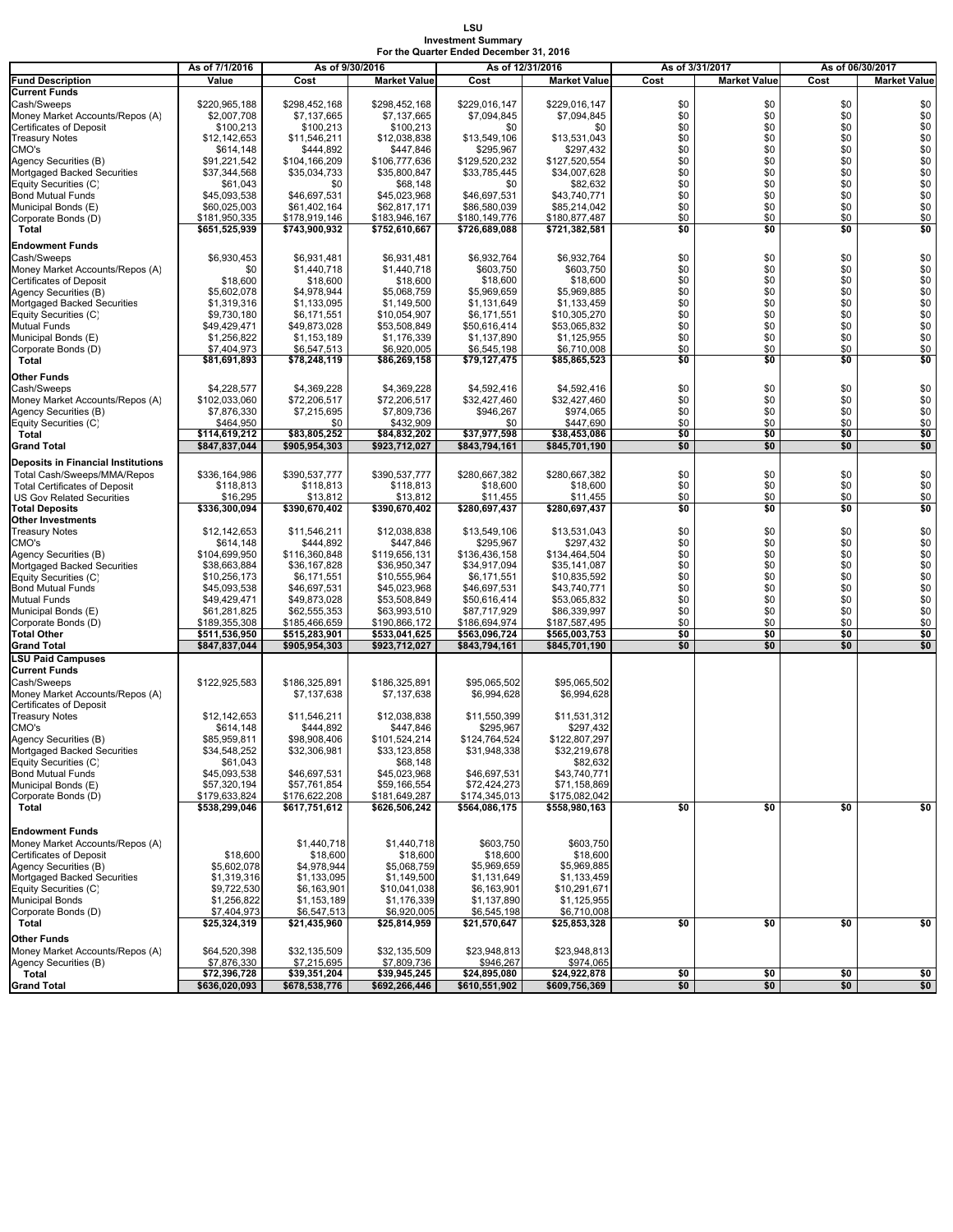| LSU                                     |
|-----------------------------------------|
| <b>Investment Summary</b>               |
| For the Quarter Ended December 31, 2016 |

| <b>Fund Description</b><br><b>LSU Health Shreveport</b> | As of 7/1/2016<br>Value | As of 9/30/2016          |                          | As of 12/31/2016   |                     | As of 3/31/2017             |            |                             | As of 06/30/2017     |  |
|---------------------------------------------------------|-------------------------|--------------------------|--------------------------|--------------------|---------------------|-----------------------------|------------|-----------------------------|----------------------|--|
|                                                         |                         | Cost                     | <b>Market Value</b>      | Cost               | <b>Market Value</b> | Cost<br><b>Market Value</b> |            | Cost<br><b>Market Value</b> |                      |  |
|                                                         |                         |                          |                          |                    |                     |                             |            |                             |                      |  |
| <b>Current Funds</b>                                    |                         |                          |                          |                    |                     |                             |            |                             |                      |  |
| Cash/Sweeps S.                                          | \$52,626,700            | \$59,745,276             | \$59,745,276             | \$51,644,845       | \$51,644,845        |                             |            |                             |                      |  |
| Cash/Sweeps C.                                          | \$1,290,500             | \$1,417,307              | \$1,417,307              | \$542,995          | \$542,995           |                             |            |                             |                      |  |
| Cash/Sweeps H.                                          | \$499,056               | \$460,977                | \$460,977                | \$377,510          | \$377,510           |                             |            |                             |                      |  |
| Cash/Sweeps                                             | \$54,416,256            | \$61,623,560             | \$61,623,560             | \$52,565,350       | \$52,565,350        | \$0                         | \$0        | \$0                         | \$0                  |  |
| Money Market Accounts/Repos (A)                         | \$1,506,001             | \$3                      | \$3                      | \$4                | \$4                 |                             |            |                             |                      |  |
| Treasury Notes (B)                                      |                         |                          |                          | \$1,998,707        | \$1,999,731         |                             |            |                             |                      |  |
| Agency Securities (B)                                   | \$5,261,731             | \$5,257,803              | \$5,253,422              | \$4,755,708        | \$4,713,257         |                             |            |                             |                      |  |
| Mortgaged Backed Securities (B)                         | \$2,796,316             | \$2,727,752              | \$2,676,989              | \$1,837,107        | \$1,787,950         |                             |            |                             |                      |  |
| Municipal Bonds (E)                                     | \$2,704,809             | \$3,640,310              | \$3,650,617              | \$14,155,766       | \$14,055,173        |                             |            |                             |                      |  |
| Corporate Bonds (D)                                     | \$2,316,511             | \$2,296,938              | \$2,296,880              | \$5,804,763        | \$5,795,445         |                             |            |                             |                      |  |
| <b>Total</b>                                            | \$69,001,624            | \$75,546,366             | \$75,501,471             | \$81,117,405       | \$80,916,910        | \$0                         | \$0        | \$0                         | \$0                  |  |
| <b>Endowment Funds</b>                                  |                         |                          |                          |                    |                     |                             |            |                             |                      |  |
| Cash/Sweeps                                             | \$6.930.453             | \$6,931,481              | \$6.931.481              | \$6,932,764        | \$6.932.764         |                             |            |                             |                      |  |
| Equity Securities (C)                                   | \$7.650                 | \$7.650                  | \$13,869                 | \$7,650            | \$13.599            |                             |            |                             |                      |  |
| Mutual Funds                                            | \$49,429,471            | \$49,873,028             | \$53,508,849             | \$50,616,414       | \$53,065,832        |                             |            |                             |                      |  |
| Total                                                   | \$56,367,574            | \$56,812,159             | \$60,454,199             | \$57,556,828       | \$60,012,195        | \$0                         | \$0        | \$0                         | $\frac{1}{2}$        |  |
| <b>Grand Total</b>                                      | \$125,369,198           | \$132,358,525            | \$135,955,670            | \$138,674,233      | \$140,929,105       | \$0                         | \$0        | \$0                         | \$0                  |  |
| <b>LSU HCSD</b>                                         |                         |                          |                          |                    |                     |                             |            |                             |                      |  |
| <b>Current Funds</b>                                    |                         |                          |                          |                    |                     |                             |            |                             |                      |  |
| Cash/Sweeps                                             | \$43,641,215            | \$43,602,414             | \$43,602,414             | \$78,215,039       | \$78,215,039        |                             |            |                             |                      |  |
| Total                                                   | \$43,641,215            | \$43.602.414             | \$43,602,414             | \$78,215,039       | \$78,215,039        | \$0                         | \$0        | \$0                         | \$0                  |  |
|                                                         |                         |                          |                          |                    |                     |                             |            |                             |                      |  |
| <b>Other Funds</b>                                      |                         |                          |                          |                    |                     |                             |            |                             |                      |  |
| Cash/Sweeps                                             | \$3,943,346             | \$4,083,997              | \$4,083,997              | \$4,592,416        | \$4,592,416         |                             |            |                             |                      |  |
| Money Market Accounts/Repos (A)                         | \$37,512,662            | \$40,071,008             | \$40,071,008             | \$8,478,647        | \$8,478,647         |                             |            |                             |                      |  |
| Equity Securities (C)                                   | \$464,950               |                          | \$432,909                |                    | \$447,690           |                             |            |                             |                      |  |
| <b>US Gov Related Securities</b>                        | \$16,295                | \$13,812                 | \$13,812                 | \$11,455           | \$11,455            |                             |            |                             |                      |  |
| Total                                                   | \$41.937.253            | \$44.168.817             | \$44.601.726             | \$13,082,518       | \$13,530,208        | \$0                         | \$0        | \$0                         | $\frac{1}{2}$        |  |
| <b>Grand Total</b>                                      | \$85,578,468            | \$87,771,231             | \$88,204,140             | \$91,297,557       | \$91,745,247        | \$0                         | \$0        | \$0                         | \$0                  |  |
| <b>LSU - Shreveport</b>                                 |                         |                          |                          |                    |                     |                             |            |                             |                      |  |
| Current Funds*                                          |                         |                          |                          |                    |                     |                             |            |                             |                      |  |
| Cash/Sweeps                                             | (\$17,866)              | \$6,900,303              | \$6,900,303              | \$3,170,256        | \$3,170,256         | \$0                         | \$0        |                             |                      |  |
| Money Market Accounts/Repos (A)                         | \$501,707               | \$24                     | \$24                     | \$100,213          | \$100,213           | \$0                         | \$0        |                             |                      |  |
| Certificates of Deposit                                 | \$100,213               | \$100,213                | \$100,213                |                    |                     |                             |            |                             |                      |  |
| Total                                                   | \$584,054               | \$7,000,540              | \$7,000,540              | \$3,270,469        | \$3,270,469         | \$0                         | \$0        | \$0                         | \$0                  |  |
|                                                         |                         |                          |                          |                    |                     |                             |            |                             |                      |  |
| Other Funds                                             |                         |                          |                          |                    |                     |                             |            |                             |                      |  |
| Cash/Sweeps                                             | \$285,231               | \$285,231                | \$285,231                |                    | \$0                 |                             |            |                             |                      |  |
| Total<br><b>Grand Total</b>                             | \$285,231<br>\$869,285  | \$285,231<br>\$7,285,771 | \$285,231<br>\$7,285,771 | \$0<br>\$3,270,469 | \$3,270,469         | \$0<br>\$0                  | \$0<br>\$0 | \$0<br>\$0                  | $\frac{1}{2}$<br>\$0 |  |
|                                                         |                         |                          |                          |                    |                     |                             |            |                             |                      |  |
| <b>System Total</b>                                     | \$847,837,044           | \$905,954,303            | \$923,712,027            | \$843,794,161      | \$845,701,190       | \$0                         | \$0        | \$0                         | \$0                  |  |

\* Negative balance in the cash/Sweeps section of the current funds does not respresent an actual negative bank balance, rather it represents a timing difference of the allocation of the current funds.

\*\* Small endowment funds at LSUS were moved to the LSUS Foundation to accommodate Workday<br>\*\*\* LSU Paid Campuses include the following: LSU, LSU Ag Center, LSUA, LSUE, LSU Health New Orleans, and the LSU Pennington Biomedic

BENCHMARK NOTES (Example Only)<br>(A) Benchmarked against 90 day T-Bil<br>(B) Benchmarked against Barclay's US Agg Bond TR USD<br>(C) US equities benchmarked against Russell 3000 and international against MSCI emerging market<br>(D) B

Disclaimer: Pursuant to PM-9, corporate bonds/notes only available for investment beginning 7-1-2011 Louisiana law provides for restrictions on maturity and allocation and may effect benchmark comparisons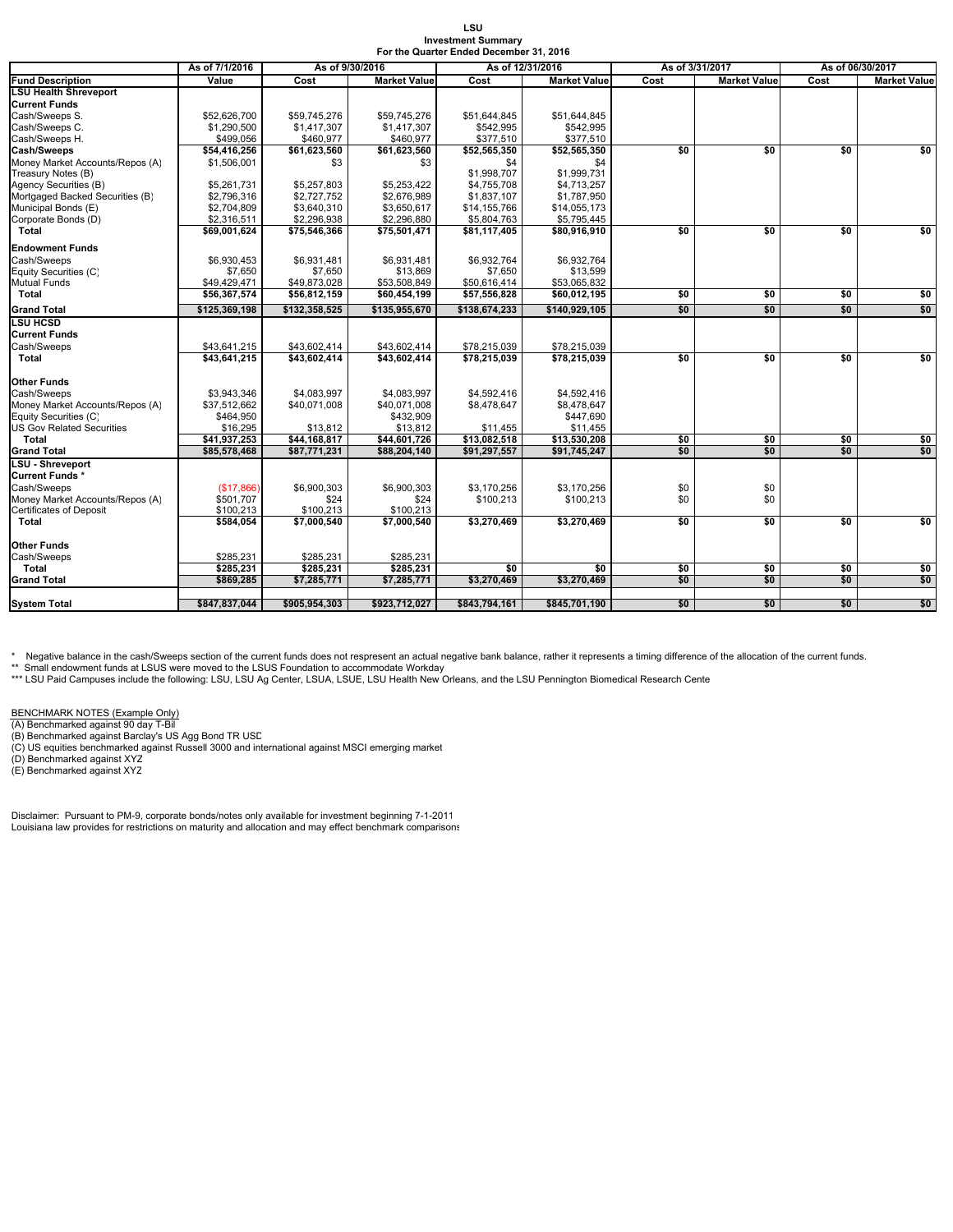

# Investment Management Program Non Endowed Accounts **Realized Yield**

As of 12/31/2016

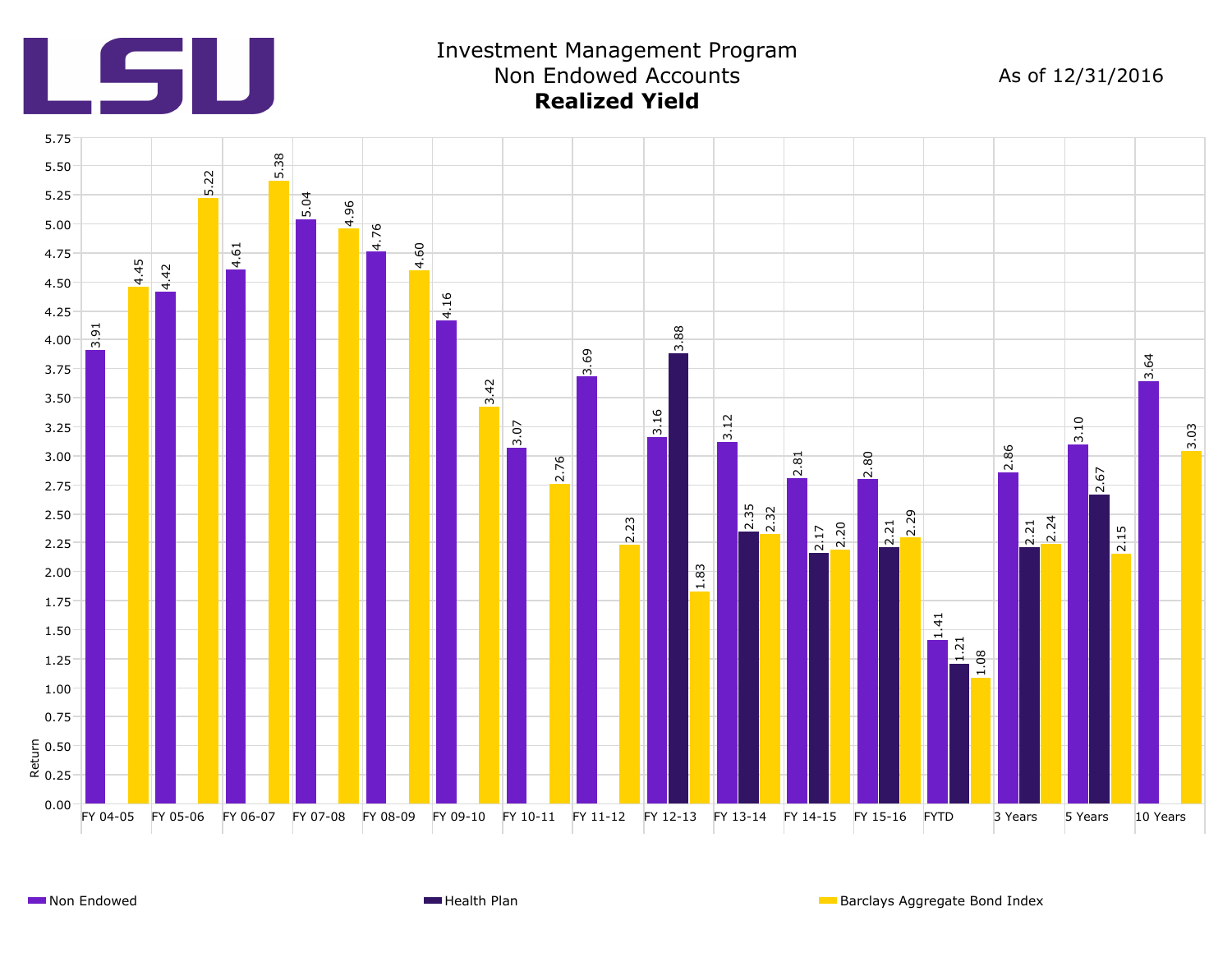

# Investment Management Program Non Endowed Accounts **Total Return**

As of 12/31/2016

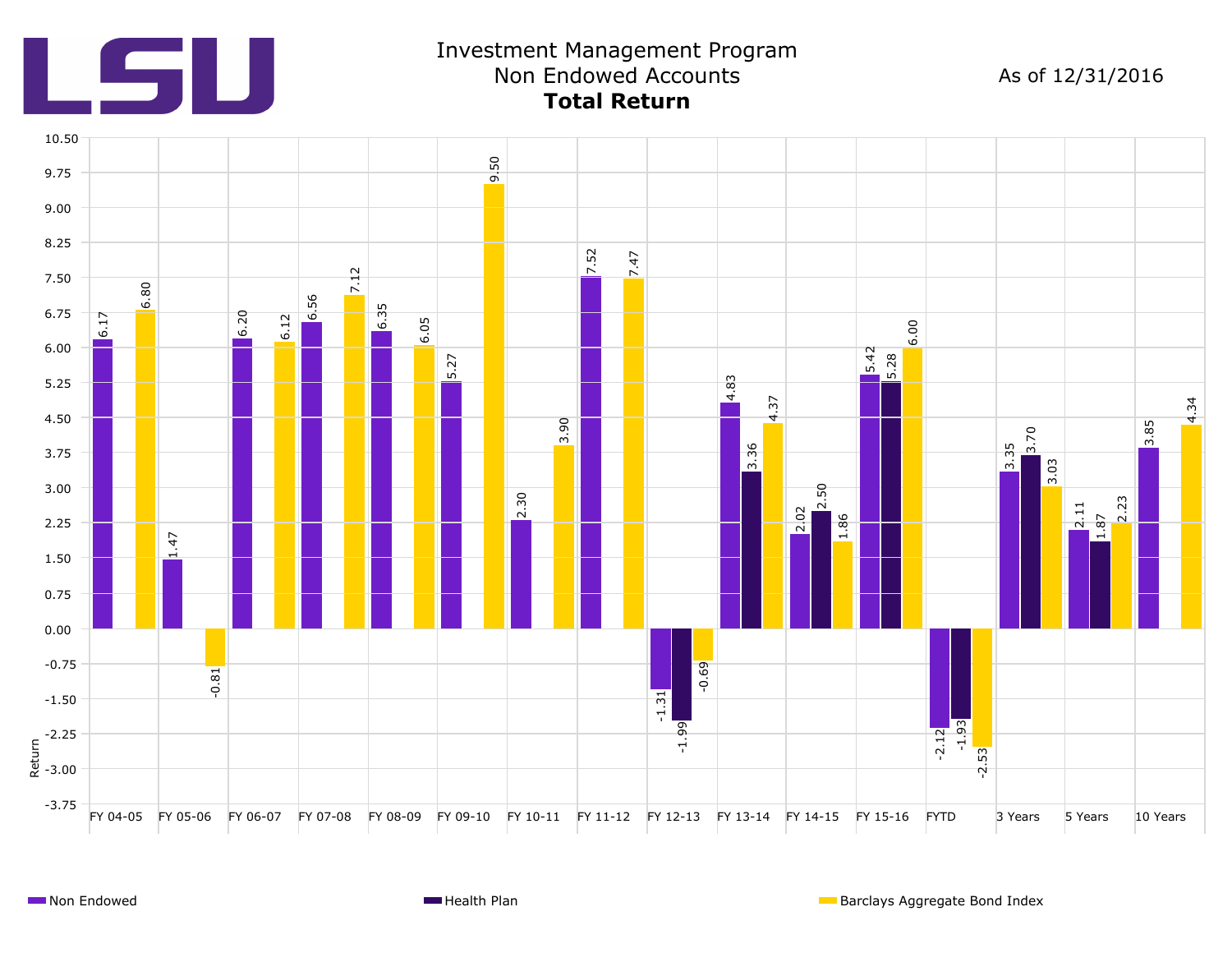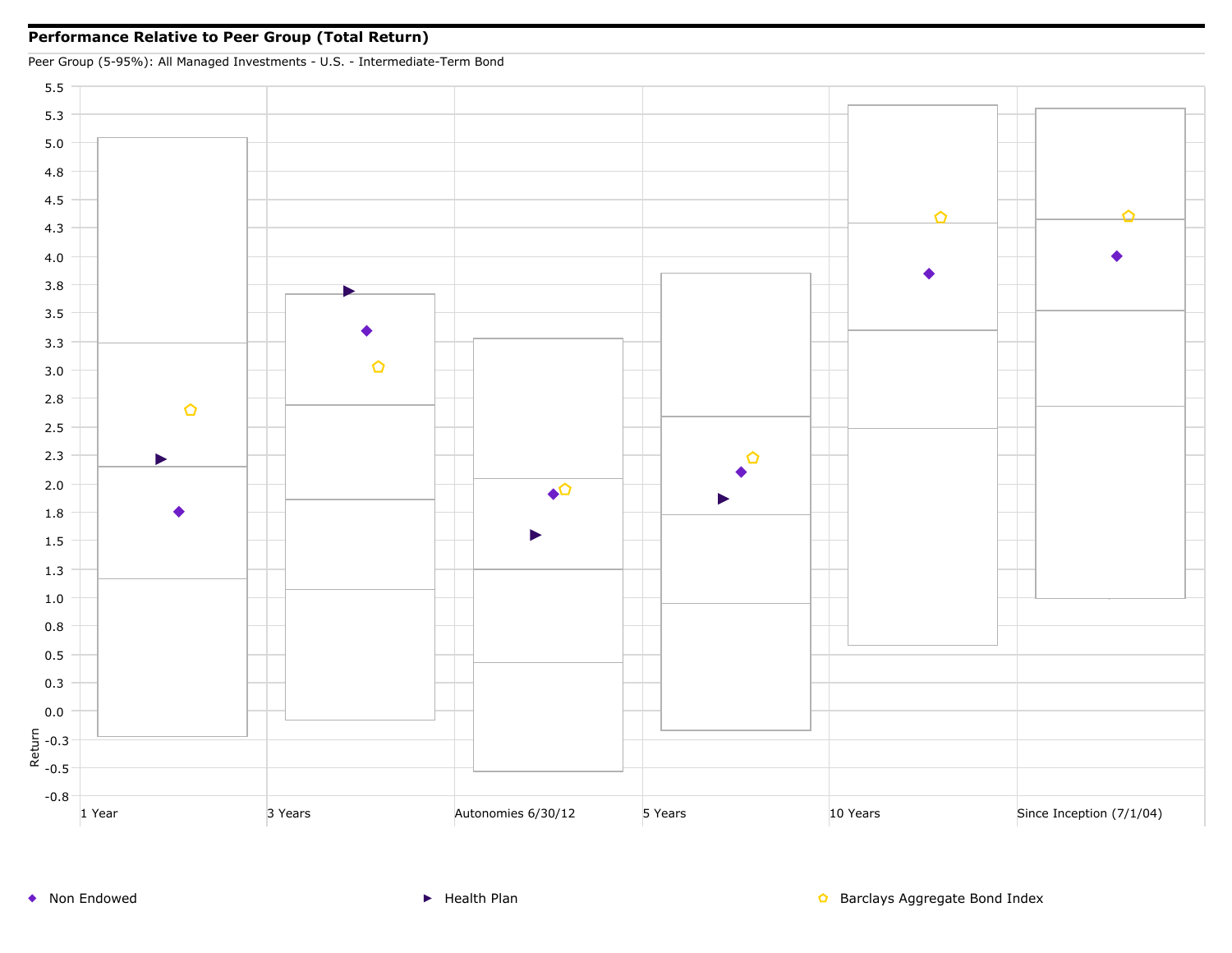

#### Investment Management Program Endowed Accounts **Realized Yield**

As of 12/31/2016



Endowment **Endowment Endowed Benchmark** Communication Communication Communication Communication Communication Communication Communication Communication Communication Communication Communication Communication Communication